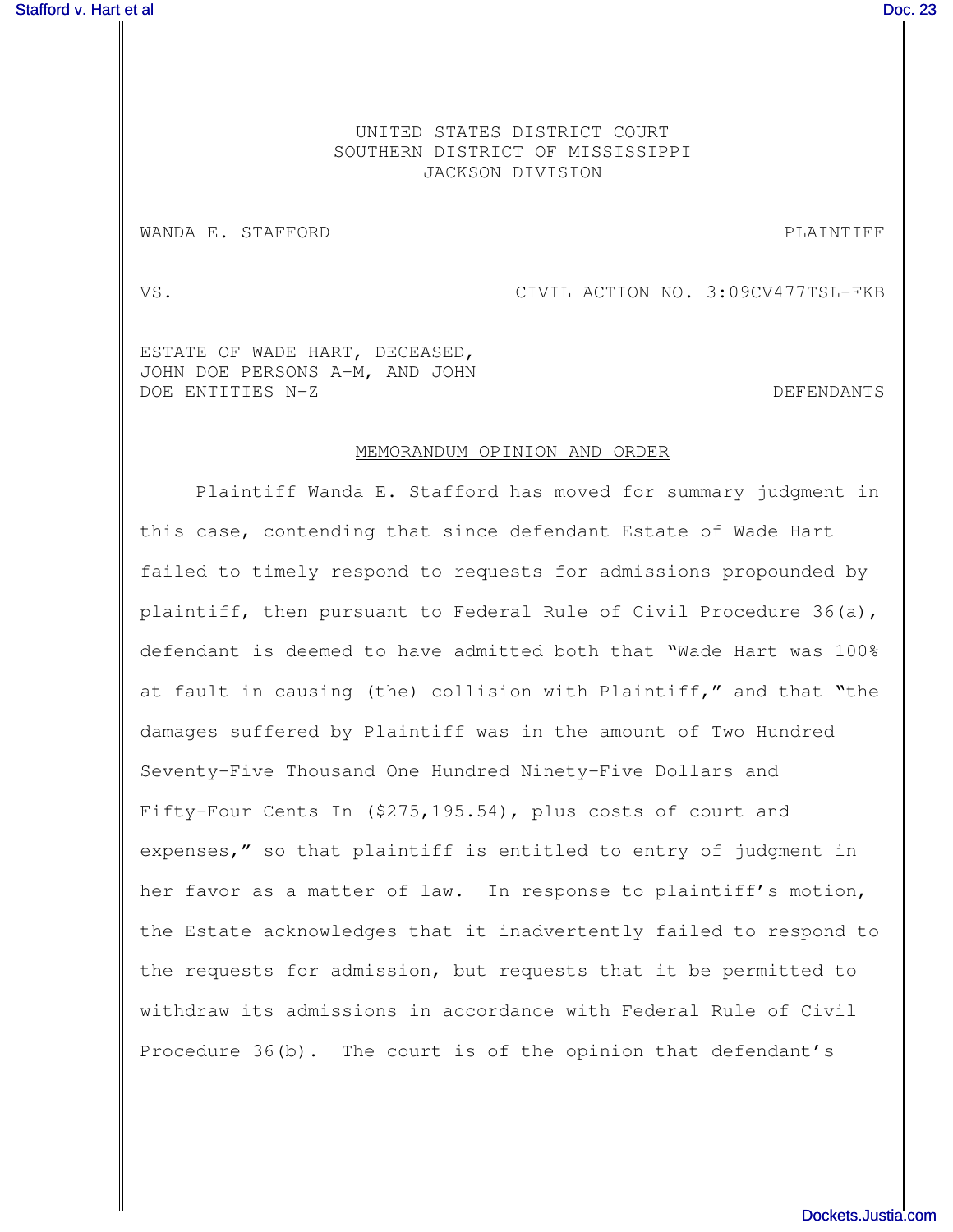request to withdraw should be granted, and that plaintiff's motion for summary judgment should therefore be denied.

Rule 36 provides that a party may serve any other party written requests for admission of the truth of any matters within the scope of Rule 26(b). Fed. R. Civ. P. 36(a). The matter is deemed admitted unless the party to whom the request is directed serves the requesting party a written answer or objection within thirty days after the service of the request. Id. Further, "[a]ny matter admitted ... is conclusively established unless the court on motion permits withdrawal or amendment of the admission." Fed. R. Civ. P. 36(b). Rule 36(b) states, in relevant part, that "the court may permit withdrawal or amendment if it would promote the presentation of the merits of the action and if the court is not persuaded that it would prejudice the requesting party in maintaining or defending the action on the merits." "[E]ven when Rule 36(b)'s two-factor test has been satisfied, the district court 'still has discretion to deny a request to withdraw or amend an admission.'" Le v. Cheesecake Factory Restaurants Inc., No. 06-20006, 2007 WL 715260, 2 (5<sup>th</sup> Cir. March 6, 2007) (quoting In re Carney, 258 F.3d 415, 419 (5th Cir. 2001)). In the case at bar, the court is satisfied that the conditions for withdrawal of a deemed admission have been met. It is clear both that the presentation of the merits of the action will be served by allowing the withdrawal, and that plaintiff will suffer no